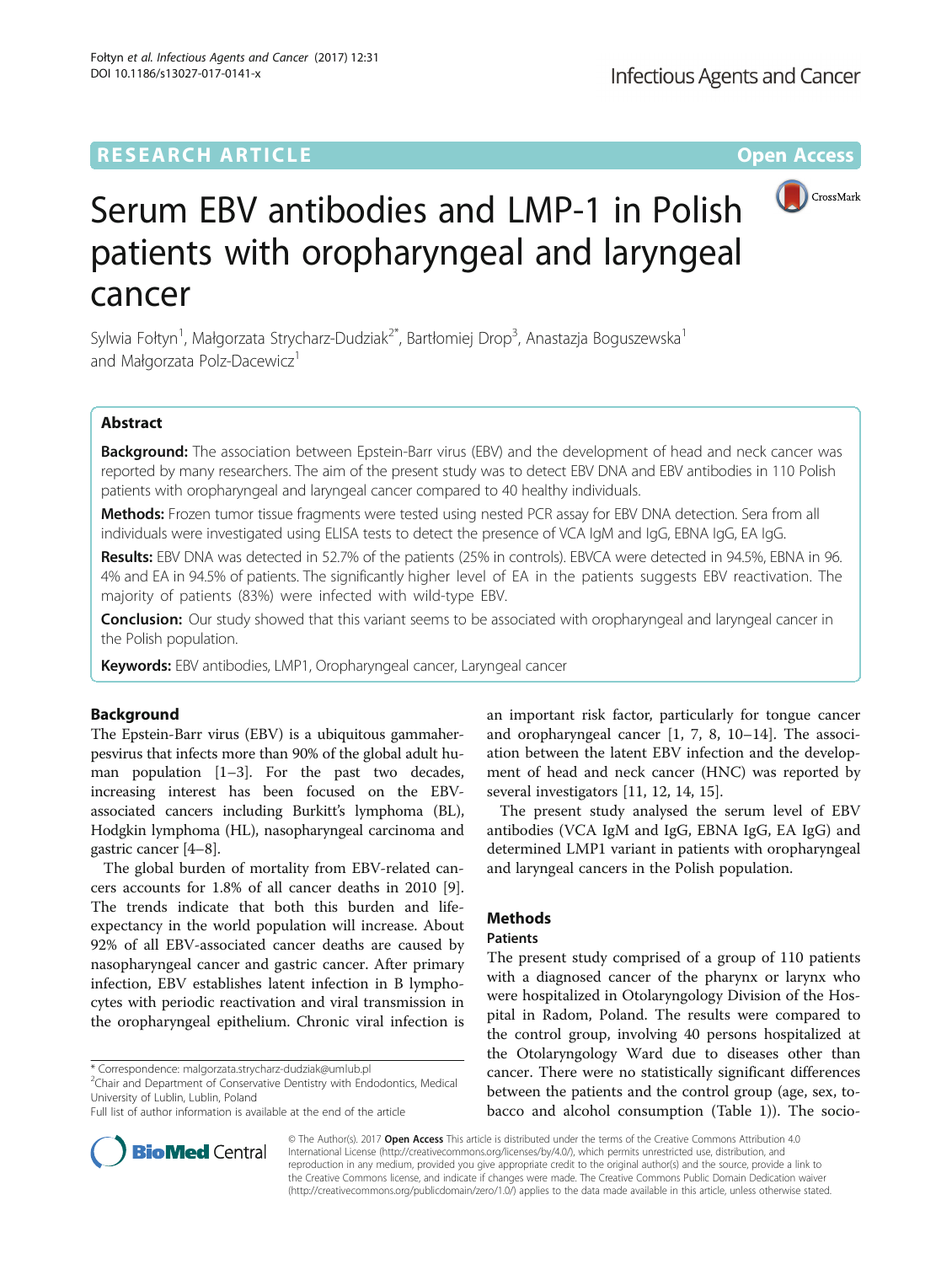demographic and clinicopathological characteristics of the study group are shown in Table 2 in relation to EBV DNA. The research material consisted of the sera and frozen tumor tissue fragments. This research was approved by the Ethics Committee and is in accordance with the GCP regulations (no. KE-0254/133/2013).

#### DNA extraction from fresh frozen tumour tissue

Fragments of the fresh frozen tumour tissue (20 mg), both from the patients with OSCC and from the control subjects (biopsies), were cut and homogenized in a manual homogenizer Omni TH/Omni International/Kennesewa/Georgia/USA. DNA was extracted using a protocol as described in the DNeasy Tissue Kit Handbook (QiagenGmBH, Hilden, Germany). Purified DNA was quantified by spectrophoto-metery (Epoch Microplate Spectrophotometer, BioTek Instruments Inc., Vinooski, Vermont, USA). The isolates were kept at −20 °C until the test was conducted. To verify the quality of the obtained DNA (presence of inhibitors of Polymerase Chain Reaction), a β-globinassay was performed.

# Detection of viruses

EBV DNA detection: All PCR reactions were carried out in the final volume of 25 μl using HotStartTaq DNA Polymerase (Qiagen, Germany). Concentrations of PCR reaction components were prepared as follows: 2.0 mM  $MgCl<sub>2</sub>$ , 0.2 mM dNTPs, 0.5 µM of each forward and reverse primers and 0.5 U of HotStartTaq polymerase. During each run the samples were tested together with one negative (nuclease-free water) and positive control (EBV-positive cell line, Namalwa, ATCC-CRL-1432).

| Table 2 Epidemiological and clinical characteristics of patients |         |         |  |
|------------------------------------------------------------------|---------|---------|--|
| in relation to EBV DNA                                           |         |         |  |
|                                                                  | _______ | _______ |  |

|                      |                | EBV DNA+       |       | EBV DNA-       |       | p      |  |
|----------------------|----------------|----------------|-------|----------------|-------|--------|--|
|                      |                | n              | %     | n              | %     |        |  |
| <b>Sex</b>           | female         | 0              | 0     | 8              | 100   | 0.0282 |  |
|                      | male           | 58             | 56.9  | 44             | 43.1  |        |  |
| Age                  | $<$ 49         | 8              | 50.0  | 4              | 50.0  | 0.8969 |  |
|                      | $50 - 59$      | 22             | 47.8  | 24             | 52.2  |        |  |
|                      | >60            | 28             | 50.0  | 24             | 50.0  |        |  |
| Place of residence   | urban          | 40             | 55.6  | 32             | 44.4  | 0.5630 |  |
|                      | rural          | 18             | 47.4  | 20             | 52.6  |        |  |
| Smoking              | yes            | 50             | 53.2  | 44             | 46.8  | 0.8672 |  |
|                      | no             | 8              | 50.0  | 8              | 50.0  |        |  |
| Alcohol abuse        | yes            | 28             | 56.0  | 22             | 44.0  | 0.6571 |  |
|                      | no             | 30             | 50.0  | 30             | 50.0  |        |  |
| Histological grading | G1             | 22             | 61.1  | 14             | 38.9  | 0.6852 |  |
|                      | G <sub>2</sub> | 34             | 48.57 | 36             | 51.43 |        |  |
|                      | G <sub>3</sub> | $\overline{2}$ | 50.0  | $\overline{2}$ | 50.0  |        |  |
| T stage              | T1             | 6              | 42.9  | 8              | 57.1  | 0.1826 |  |
|                      | T <sub>2</sub> | 28             | 58.3  | 20             | 41.7  |        |  |
|                      | T <sub>3</sub> | 16             | 72.7  | 6              | 27.3  |        |  |
|                      | T4             | 8              | 30.8  | 18             | 69.2  |        |  |
| N stage              | N <sub>0</sub> | 30             | 51.7  | 28             | 48.3  | 0.9768 |  |
|                      | N1             | 10             | 50.0  | 10             | 50.0  |        |  |
|                      | N <sub>2</sub> | 14             | 58.3  | 10             | 41.7  |        |  |
|                      | N3             | 4              | 50.0  | 4              | 50.0  |        |  |
| M stage              | M0             | 58             | 52.7  | 52             | 47.3  |        |  |
|                      | M1             | 0              | 0     | 0              | 0     |        |  |
| Location of cancer   | pharynx        | 23             | 50.0  | 23             | 50.0  | 0.6452 |  |
|                      | larynx         | 35             | 54.7  | 29             | 45.3  |        |  |
| EBV type             | wild           | 48             | 82.8  |                |       |        |  |
|                      | del-LMP1       | 10             | 17.2  | -              | ÷     |        |  |

\* statistically significant

## Amplification of EBNA-2 gene

The nested PCR was carried out for amplification of EBNA-2. The sequence of primers used for PCR was as follows: outer pair 5′ – TTT CAC CAA TAC ATG ACC C – 3′, 5′ – TGG CAA AGT GCT GAG AGC AA – 3′ and inner pair 5′ – CAA TAC ATG AAC CRG AGT CC – 3′, 5′ – AAG TGC TGA GAG CAA GGC MC – 3′. 2 μl of extracted DNA was subjected to the PCR mixture with the concentration as described above. The firstround amplification consisted of the activation of polymerase 95 °C for 15 min, 35 cycles of 94 °C for 1 min, 55 °C for 1 min, 72 °C for 2 min and the final extension at 72 °C for 5 min. The second-round amplification was performed with 1 μl of first round PCR product in 30 cycles with an annealing temperature at 60 °C. The

group

<span id="page-1-0"></span>Table 1 Epidemiological characteristics of patients and control

Sex female 8 7.3 2 5.0 >0.05

Age <49 12 10.9 6 15.0 >0.05

Place of residence urban  $72, 655, 28, 700, 5005$ 

Smoking  $yes$  94 85.5 36 90.0 >0.05

Alcohol abuse yes 50 45.5 14 35.0 >0.05

EBV DNA positive 58 52.7 10 25.0 <0.001

Patients  $(n = 110)$ 

male 102 92.7 38 95.0

50–59 46 41.8 16 40.0 >60 52 47.3 18 45.0

rural 38 34.5 12 30.0

no 16 14.5 4 10.0

no 60 54.5 13 65.0

negative 52 47.3 30 75.0

Controls  $(n = 40)$ 

n % n%

p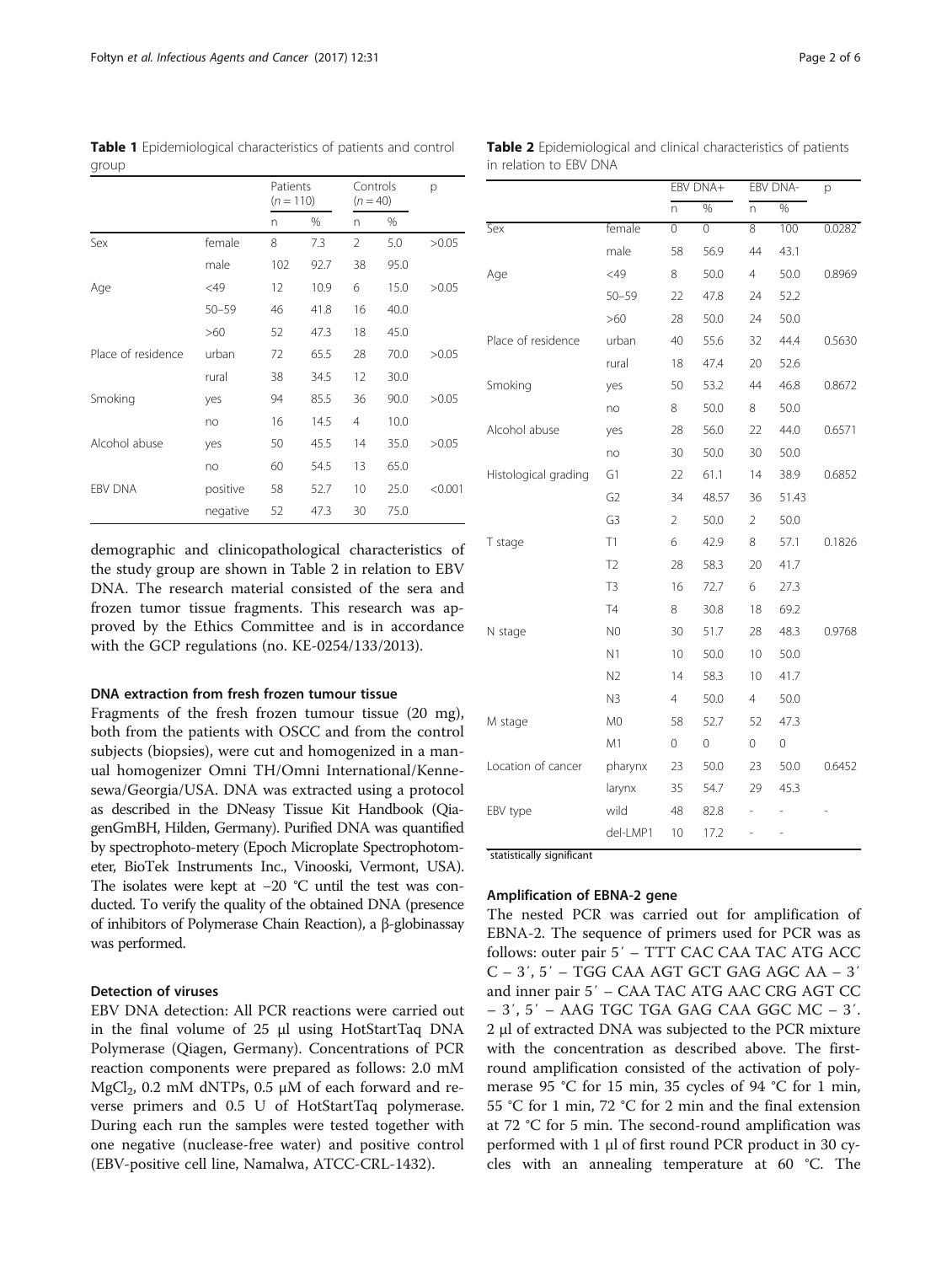amplicons 368 bp, 473 bp in length (depending on the EBV type EBV-1 and EBV-2, respectively) were separated on 2% agarose gel and purified using a Gel-Out kit (A&A Biotechnology, Poland) for further analysis. Purified PCR products were sent to Genomed Warsaw company for sequencing.

#### Genotyping of LMP1

PCR screening for the EBV LMP1 subtype based on exon 3, defined as wild-type (wtLMP1) or del-LMP1, was done using specific primers: forward 5′-AGC GAC TCT GCT GGA AAT GAT- 3′; revers 5′-TGA TTA GCT AAG GCA TTC CCA- 3′. Concentrations of PCR reaction components were prepared as follows: 2.0 mM  $MgCl<sub>2</sub>$ , 0.2 mM dNTPs, 0.5  $\mu$ M of each forward and revers primers and 0.5 U Hot Start DNA polymerase and 5 μl of extracted DNA. The reaction mixture (25 μl) was incubated at 95 °C for 15 min., followed by 45 cycles at 94 °C for 1 min., 57 °C for 1 min., 72 °C for 1 min., a final extension at 72 °C for 10 mins. The PCR products were analyzed by gel electrophoresis in a 3% agarose gel and visualized under UV light.

### Serological tests

To detect antibody levels serological tests were used with ELISA method. Designed antibodies: anti-VCA IgM (Nova-Lisa Epstein-Barr Virus VCA IgM/Nova Tec Immunodiagnostica GmbH/Germany/catalog number: EBVM0150), anti-VCA IgG (NovaLisa Epstein-Barr Virus VCA IgG/ Nova Tec Immunodiagnostica GmbH/Germany/catalog number: EBVG0150), and anti-EBNA IgG (NovaLisa Epstein-Barr Virus EBNA IgG/Nova Tec Immunodiagnostica GmbH/Germany/catalog number: EBVG0580), antibodies anti-EA IgG (ELISA-VIDITEST anti-EA (D) EBV IgG/Vidia/Czech Republic/catalog number: ODZ-006). All tests were performed according to the manufacturer's instructions.

The NovaTec Epstein-Barr Virus (EBV) IgG-ELISA is intended for the qualitative determination of IgG class antibodies against Epstein-Barr virus. Samples are considered positive if the absorbance value is higher than 10% over the cut-off. The level of antibodies is expressed as NovaTec-Units = NTU.

ELISA-VIDITEST anti-EA is semiquantitative test. Samples with absorbances higher than 110% of the cutoff value are considered positive.

#### Statistical analysis

Descriptive statistics were used to characterize patient baseline characteristics. The Mann-Whitney U-test and Kruskal-Wallis test were used to compare antibody levels. Pearson's chi-square test was used to investigate the relationship between EBNA2 subtypes and LMP1 subtype and clinical and demographical parameters. Statistical significance was defined as  $p < 0.05$ .

# Results

EBV DNA was detected in 52.70% of the patients with pharyngeal and laryngeal cancer and in 25.0% of controls ( $p < 0.001$ ). In all patients with EBV DNA type 1 of the virus was detected. Epidemiological and demographical characteristics of the patients and controls are shown in Table [1.](#page-1-0)

The prevalence of EBV in patients group was significantly higher in males than in females ( $p < 0.05$ ). No statistically significant differences were found between EBV infection and other demographical features, smoking and alcohol consumption (Table [2\)](#page-1-0). The majority of patients (82.8%) were infected with wild type of EBV.

All the patients and controls were EBVCA IgM antibodies negative. IgG EBVCA antibodies were detected in 94.5% of patients, EBNA in 96.4% (Table 3). A statistically significant difference was observed in the prevalence of IgG EA antibodies in patients and controls (94.5% vs 22.5%). High level of EA was stated in 70% of cancer cases and in 0% of controls ( $p < 0.05$ ). The level of IgG EBVCA and IgG EBNA antibodies was higher in the patients than in control group; however, the difference was not statistically significant.

Patients with an advanced stage of tumour development (T3-T4 stage) had a significantly higher level of EBNA antibodies than patients with T1-T2 stage ( $p < 0.05$ ), while the level of EBVCA antibodies was the highest in patients with N1 stage. The level of EBVCA antibodies decreased with more advanced nodal stage ( $p < 0.05$ ) (Table [4\)](#page-3-0).

In patients infected with the wild-type of EBV, the level of anti-EBVCA was significantly higher than in cases with EBV type with deletion ( $p < 0.05$ ). There was no relationship between EBV type on the basis of the

| Table 3 EBVCA, EBNA and EA level in serum of patients and |  |  |  |
|-----------------------------------------------------------|--|--|--|
| control group                                             |  |  |  |

| Antibodies level (IgG) |          |    | Patients |          | Controls |            |
|------------------------|----------|----|----------|----------|----------|------------|
|                        |          | n  | %        | n        | %        |            |
| <b>EBVCA</b>           | negative | 6  | 5.5      | $\Omega$ | 0        | >0.05      |
|                        | low      | 24 | 21.8     | 14       | 35.0     |            |
|                        | high     | 80 | 72.7     | 26       | 65.0     |            |
| <b>EBNA</b>            | negative | 4  | 3.6      | 0        | 0        | >0.05      |
|                        | low      | 23 | 20.9     | 12       | 30.0     |            |
|                        | high     | 83 | 75.5     | 28       | 70.0     |            |
| EA                     | negative | 6  | 5.5      | 31       | 77.5     | $< 0.05^*$ |
|                        | low      | 27 | 24.5     | 9        | 22.5     |            |
|                        | high     | 77 | 70.0     | 0        | 0        |            |

\* statistically significant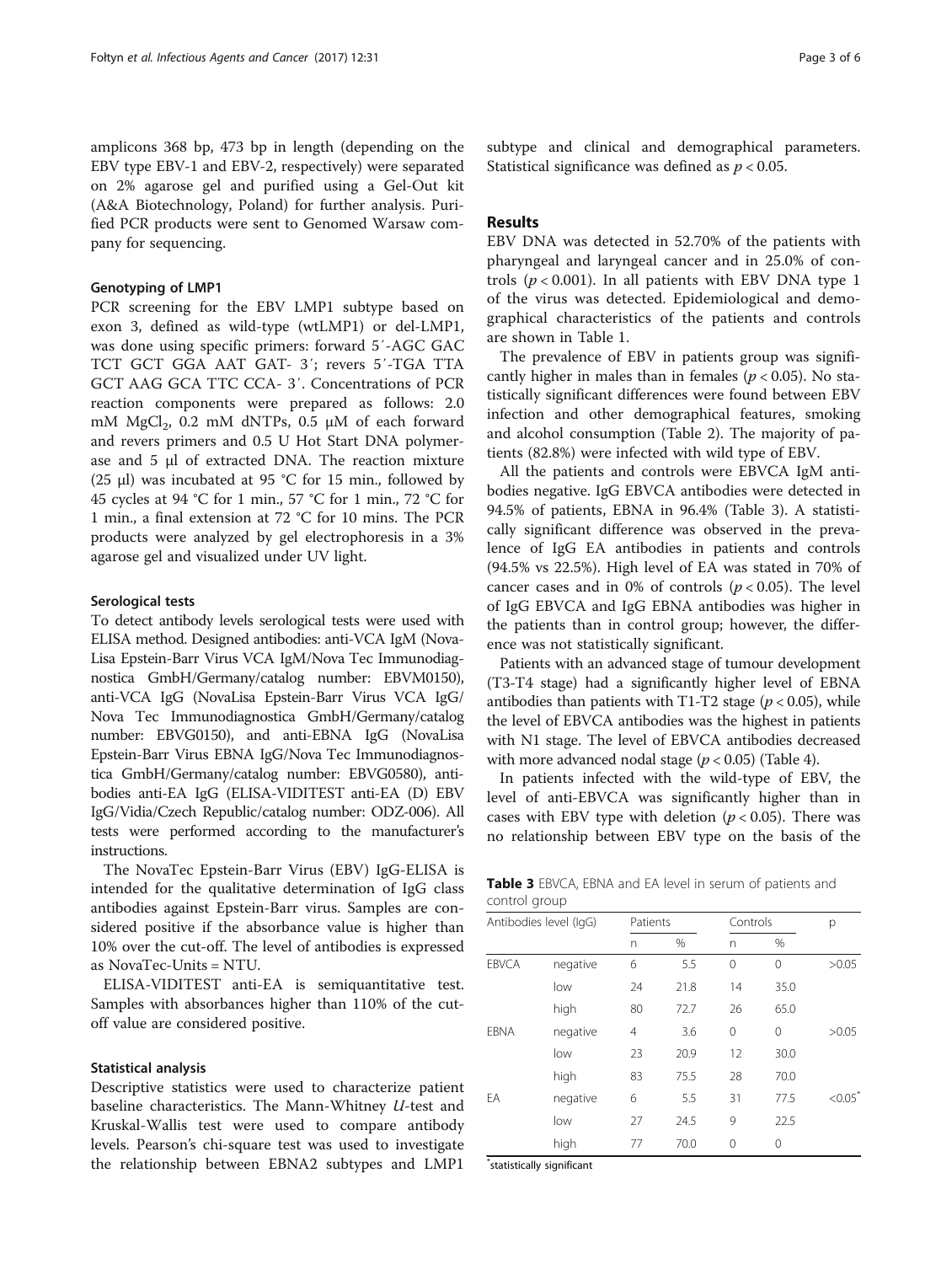<span id="page-3-0"></span>Table 4 Association between EBVCA, EBNA, EA antibodies level in patients serum and selected features ( $p$  value)

| Histological grading<br>TN classification | EBVCA IgG             | EBNA IgG              | EA IgG |
|-------------------------------------------|-----------------------|-----------------------|--------|
| Histological grade G                      | 0.9139                | 0.2222                | 0.5587 |
| T stage                                   | 0.6359                | $0.0174$ <sup>a</sup> | 0.1759 |
| N stage                                   | 0.0126 <sup>a</sup>   | 0.5920                | 0.4201 |
| EBV type<br>LMP1 vs del-LMP1              | $0.0379$ <sup>a</sup> | 0.4479                | 0.3622 |
| Location of cancer                        | 0.8875                | 0.9363                | 0.9485 |

<sup>a</sup>statistically significant

sequence in LMP1 gene, histological grading, and TN stage (Table 5).

# **Discussion**

Two major types of EBV (EBV-1 and EBV-2) have been identified (a classification based on the EBNA2 gene sequence) and according to the researchers they differ in geographic distribution [[6, 16](#page-5-0)]. According to some investigators, these genetic differences in EBV DNA sequence may be responsible for varied interactions with host cells, immunological response and cancer transformation, but the role of specific EBV types in the etiology of different cancers is not fully understood [\[17, 18\]](#page-5-0). EBV type 1 has a greater potential to transform B lymphocytes than EBV type 2 and is more common in Western and Asian countries, while EBV-2 is more frequently detected in Africa [[16\]](#page-5-0). The results of our present and previous studies are consistent with the existing reports as type 1 EBV was detected in all examined patients [\[19](#page-5-0)]. Similar results were presented by Neves et al. [\[18](#page-5-0)], who demonstrated that 96.3% of the examined Portuguese individuals carried EBV type 1.

Table 5 Relationship between EBV type according to the LMP1 gene sequence and histological grading, TN stage

| $\checkmark$                                 |                | $\check{ }$<br>╯ | $\tilde{\phantom{a}}$ | $\checkmark$ |         |
|----------------------------------------------|----------------|------------------|-----------------------|--------------|---------|
| Histological<br>grading<br>TN classification |                | EBV LMP1         |                       | EBV del-LMP1 | р       |
|                                              | n              | %                | n                     | %            |         |
| G1                                           | 16             | 72.7             | 6                     | 27.3         | 0.05113 |
| G <sub>2</sub>                               | 30             | 88.2             | $\overline{4}$        | 11.8         |         |
| G <sub>3</sub>                               | $\overline{2}$ | 100.0            | 0                     | 0            |         |
| T1                                           | 6              | 100.0            | 0                     | 0            | 0.2786  |
| T <sub>2</sub>                               | 24             | 85.7             | $\overline{4}$        | 14.3         |         |
| T <sub>3</sub>                               | 14             | 87.5             | $\overline{2}$        | 12.5         |         |
| <b>T4</b>                                    | $\overline{4}$ | 50.0             | $\overline{2}$        | 50.0         |         |
| N <sub>0</sub>                               | 26             | 86.7             | $\overline{4}$        | 13.3         | 0.6293  |
| N <sub>1</sub>                               | 8              | 80.0             | 2                     | 20.0         |         |
| N <sub>2</sub>                               | 12             | 85.7             | 2                     | 14.3         |         |
| N3                                           | $\overline{2}$ | 50.0             | $\overline{2}$        | 50.0         |         |

As the disease progresses, EBV is activated into the replicative stage, in which major viral proteins are expressed [[20](#page-5-0), [21](#page-5-0)]. Patients with nasopharyngeal carcinoma show an elevated level of antibodies to several EBV antigens, including the viral capsid antigen (VCA), early antigen (EA) and EB nuclear antigen (EBNA) [\[22](#page-5-0)–[25](#page-5-0)]. Traditional assays of EBV antibodies have been very useful in clinical diagnosis of nasopharyngeal cancer (NPC) [\[26](#page-5-0)].

Our study revealed that more than half of the patients were EBV positive but also the level of IgG EBV antibodies was higher in patients than in controls and it increased with the tumour development stage. Moreover, the difference in EBV DNA prevalence between patients and controls was statistically significant.

Serological testing was performed both in the patients and in the controls to clarify whether there is a relationship between pharyngeal and laryngeal cancer development and past EBV infection. Various studies revealed that IgG EBV antibodies were detected in a greater part of the examined patients and their level was higher in the patients with pharyngeal and laryngeal cancers than in controls [\[24, 27, 28\]](#page-5-0). Other researchers report IgG EBVCA antibodies detection in more than 60% of patients with laryngeal and pharyngeal cancers [[29](#page-5-0)].

Our study did not reveal any significant difference between the presence and the level of EBV antibodies and demographical features of the patients, cancer location and histological grading of malignant lesions. However, patients with an advanced stage of tumour development (T3-T4 stage) had a significantly higher level of EBNA antibodies than patients with T1-T2 stage, while the level of EBVCA antibodies was the highest in patients with N1 stage. The more advanced nodal stage was, the more the level of these antibodies decreased.

The level of EA antibodies among our patients was higher than in control group. Our results are similar to other researchers' findings and may indicate a reactivation of latent EBV infection, because a high titer of EA antibodies can be seen in cases of reactivation of latent infection [[25\]](#page-5-0).

Statistically significant differences were observed by Chen et al. [[30](#page-5-0)] in the scores/levels of six markers (EVB-IgG, VCA-IgG, EA-D p43-IgG, EA-IgG, EA-IgG + EBNA1-IgG, and EA-D p45-IgG) between NPC patients and healthy subjects. The lytic cycle of EBV is important and plays more active roles in oncogenesis [[31](#page-5-0)].

Many authors show that EBV DNA load and IgA antibodies are more effective and useful in the clinical diagnosis and screening of NPC [\[32](#page-5-0)–[34](#page-5-0)]. In our study only IgG antibodies were analysed. Immunoglobulins against viral proteins, including EA-IgG, VCA-IgA, and Rta-IgG, may be used as molecular biomarkers for predicting the prognosis of nasopharyngeal cancer. According to Tay et al. [[24](#page-5-0)], EBV DNA load correlated with EA IgA serology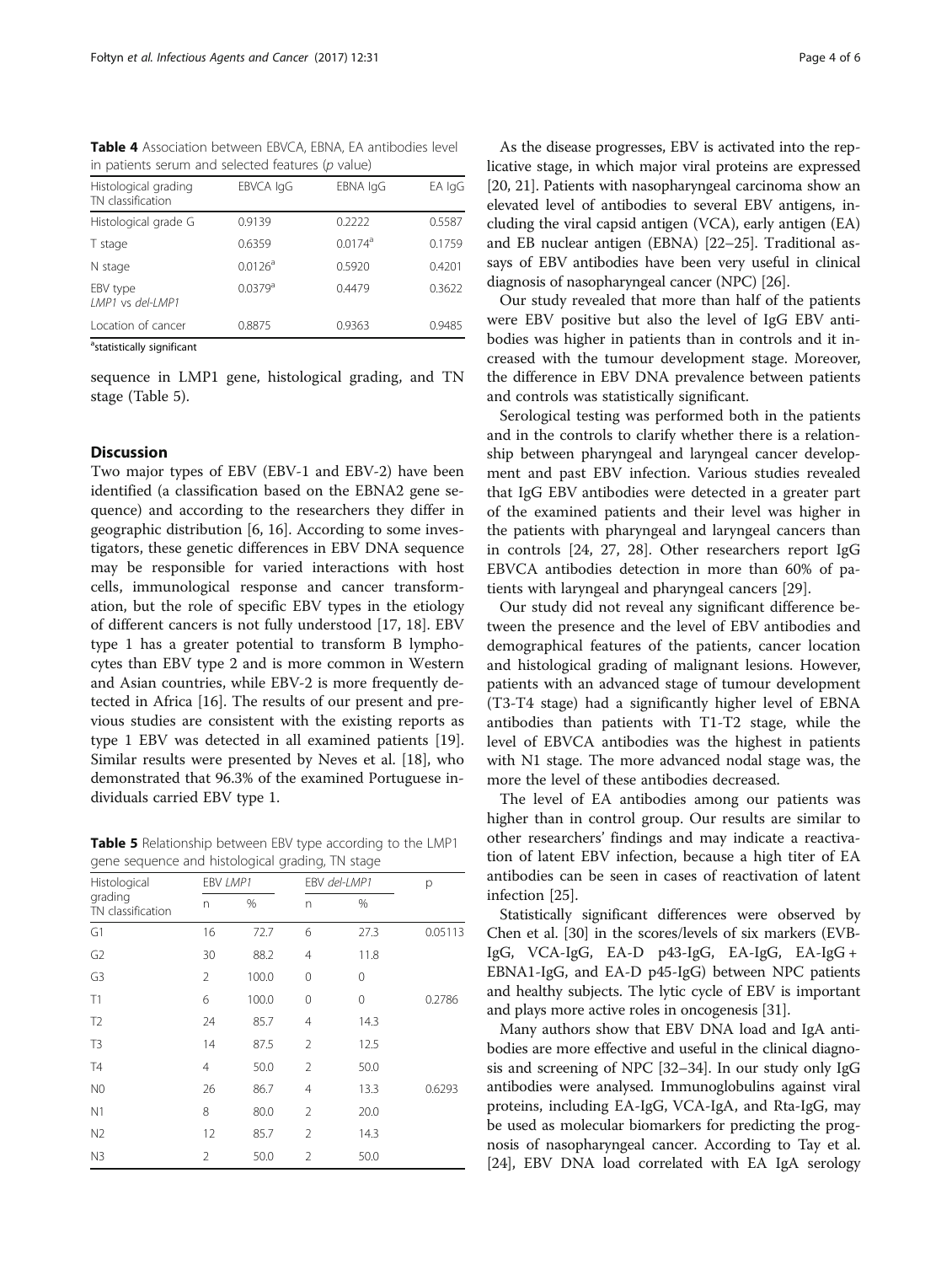titers may be useful in detecting early NPC in screening studies.

EBV is transmitted via oral route and primary infection establishes a lifelong virus latent infection. The establishment of latent EBV infection in premalignant nasopharyngeal epithelial cells and the expression of latent viral genes are crucial features of NPC [[14](#page-5-0), [35](#page-5-0)].

Latent infection was divided into different subgroups due to specific viral proteins expression [[12](#page-5-0), [31, 34](#page-5-0)]. Nasopharyngeal carcinoma can display both latency type I and II EBV infections [\[36\]](#page-5-0). During type I latency EBNA1, EBER1 and 2, BamHI-A rightward transcripts (BART) are expressed, but type II latency can also express latent membrane protein 1 (LMP1). The oncogenic role of LMP1 is well established. In nasopharyngeal carcinoma LMP1 expression is associated with TNM stage and lymph node metastasis [\[37](#page-5-0)]. The EBV variant with a 30 bp deletion ((amino acids 346–355) includes part of C terminal activating region 2) isolated from an NPC tumor had a greater transforming activity than the reference LMP1 [\[38](#page-5-0)]. The 30 bp deletion variant (del-LMP1) was first detected in EBV isolated from cell lines derived from NPC patients from Southern China [[39\]](#page-5-0). Molecular studies demonstrated that a higher frequency of nasopharyngeal cancer detected in Asian population contains a variant of EBV LMP1 gene with a 30-bp deletion (del-LMP1) [[16, 34\]](#page-5-0).

According to some researchers, EBV del-LMP1 plays a key role in nasopharyngeal cancer development and might be detected at higher frequencies in NPC patients than in the general population. Other investigators, however, suggest that del-LMP1 is only a geographic variation – it is more common in the Chinese population but not involved in the pathogenesis of NPC, as no association was found between the del-LMP1 and NPC. Hadhri et al. [[40](#page-5-0)] found that *del-LMP1* variant was significantly more frequent in NPC (71.42%) than in control biopsies (52%) in Tunisia. Tiwawech et al. [\[16\]](#page-5-0) also reported that a significant association between the del-LMP1 variant and NPC susceptibility was found in the Thai. Moreover, the frequency of del-LMP1 in NPC patients was associated with the clinical stage of NPC [\[39](#page-5-0)].

Our study demonstrated that in the Polish population with oropharyngeal and laryngeal cancer *wild-type* LMP1 was more frequent (83%). A limitation of our research is, however, small size of del-LMP1 group, which makes statistical data comparing relationship between EBV type on the basis of the sequence in LMP1 gene and histological grading or TN stage not sufficiently strong. Neves et al. [[18](#page-5-0)] demonstrated that EBV-2 and wt-LMP1 were associated with NPC in the Portuguese population. Their research performed in a similar ethnic group – Portuguese individuals – revealed no predominance of a specific LPM1 variant as not only both variants

but also co-infection was common in this population. However, contrary to the Chinese population these authors found that the majority of NPC patients were wt-LMP1, which pointed to a differential geographic association of EBV-strains with NPC development.

Although the association between EBV infection and head and neck cancer was reported in various studies, the mechanism of malignancy development is still not clear. Understanding the role of the EBV latent genes expressed in pharyngeal and laryngeal cancers is crucial in determining the role of viral infection in the development and progression of cancer in this area.

# Conclusions

Our results reveal that EBV DNA and a high level of antibodies, particularly EA, are most frequent and the wild type EBV is predominant in Polish patients with both pharyngeal and laryngeal carcinoma. However, further studies are necessary to clarify the role of Epstein-Barr virus in cancer development because genetic and epigenetic changes occur after EBV infection.

#### Abbreviations

BL: Burkitt's lymphoma; del-LMP1: deletion variant of latent membrane protein 1; EA: Early antigen; EBNA: Epstein-Barr nuclear antigen; EBV: Epstein-Barr virus; EBVCA: Epstein-Barr viral capsid antigen; HL: Hodgkin lymphoma; HNC: Head and neck cancer; LMP1: Latent membrane protein 1; NPC: Nasopharyngeal cancer; TN: Tumour, node; VCA: Viral capsid antigen; wt-LMP1: wild type latent membrane protein 1

#### Acknowledgements

Not applicable.

#### Funding

This study was supported by a Research Grant from the Medical University of Lublin, Lublin, Poland (DS 233).

#### Availability of data and materials

All data generated or analysed during this study are included in this published article.

#### Authors' contributions

SF: Conceived the study, its design, data and clinical samples collection. MS-D: data analysis, manuscript preparation. BD: Statistical and data analysis. AB: carried out serological and molecular identification. MP-D: conceived the study, data analysis, coordination and help in drafting the manuscript. All authors read and approved the final manuscript.

#### Competing interests

The authors declare that they have no competing interests.

#### Consent for publication

Not applicable.

#### Ethics approval and consent to participate

This research was approved by the Ethics Committee and is in accordance with the GCP regulations (no. KE-0254/133/2013). All participants provided written informed consent to participate in this study according to forms required by the Local Ethics Committee.

#### Publisher's Note

Springer Nature remains neutral with regard to jurisdictional claims in published maps and institutional affiliations.